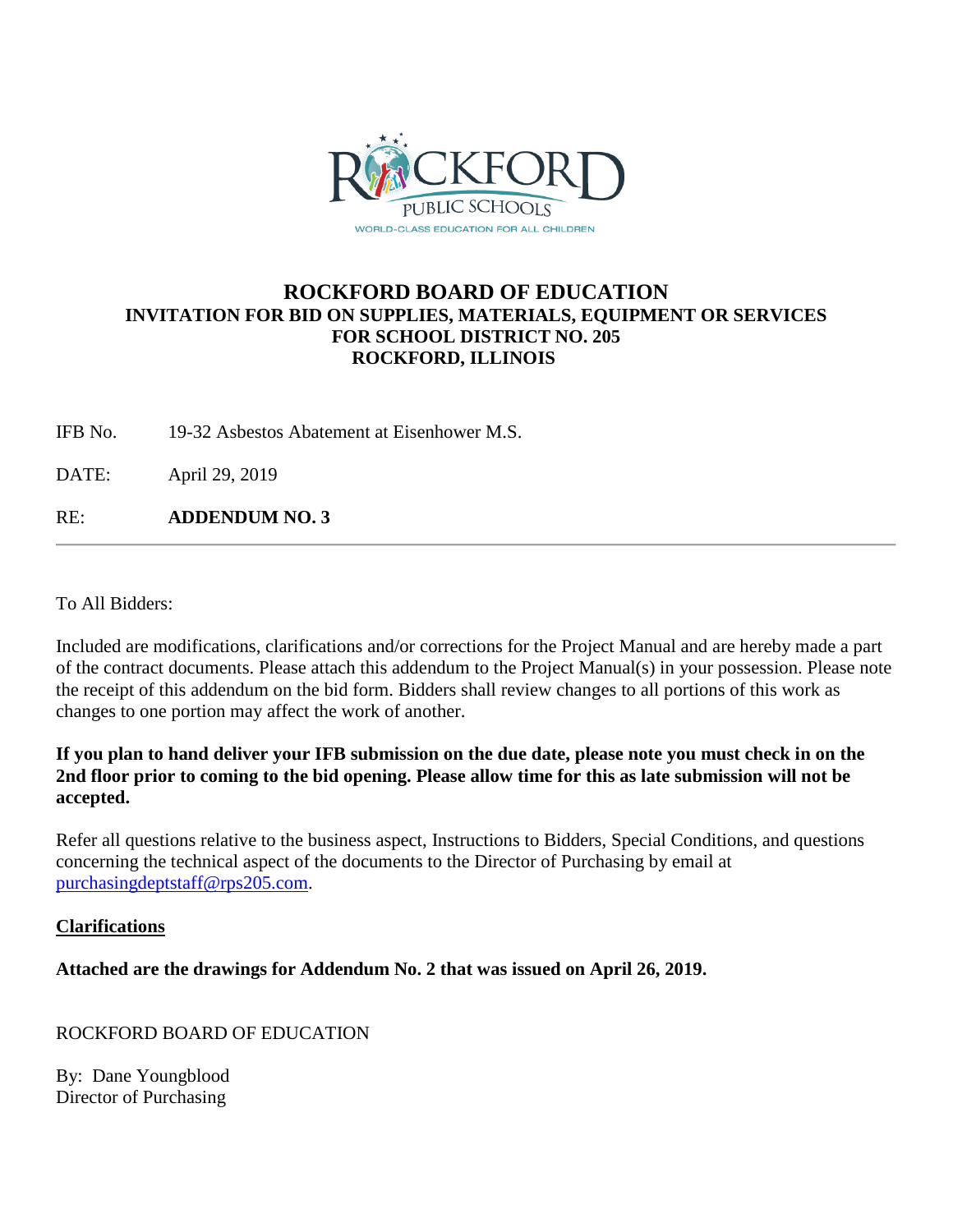| 5. |  | <b>Building Information</b> |
|----|--|-----------------------------|
|----|--|-----------------------------|

| Eisenhower Middle School |                      |
|--------------------------|----------------------|
| <b>IDPH Building ID#</b> | 04-101-2050-1006     |
| <b>Building Address:</b> | 3525 Spring Creek Ro |
|                          | Rockford. IL 61107   |
| Building Size:           | Approx. 100,000 SF   |
| Age of Building:         | 1971                 |
| Number of Floors:        | 2 Levels             |

- 
- 
- 
- 
- 

- 
- 
- 
- 
- 

| <b>Eisenhower Middle School</b>                                                      |                                                                                                         |                                                           |                                                                                                                                                                                                                                                                                                          |                                                                                                                                                                                                                                                                                                                                                                                    |                           |                                                                                       |                               |  |  |
|--------------------------------------------------------------------------------------|---------------------------------------------------------------------------------------------------------|-----------------------------------------------------------|----------------------------------------------------------------------------------------------------------------------------------------------------------------------------------------------------------------------------------------------------------------------------------------------------------|------------------------------------------------------------------------------------------------------------------------------------------------------------------------------------------------------------------------------------------------------------------------------------------------------------------------------------------------------------------------------------|---------------------------|---------------------------------------------------------------------------------------|-------------------------------|--|--|
| 3525, Spring Creek Road                                                              |                                                                                                         |                                                           |                                                                                                                                                                                                                                                                                                          |                                                                                                                                                                                                                                                                                                                                                                                    |                           |                                                                                       |                               |  |  |
| Rockford, Illinois 61107                                                             |                                                                                                         |                                                           |                                                                                                                                                                                                                                                                                                          | <b>ADDITIONAL DESIGN DETAILS:</b>                                                                                                                                                                                                                                                                                                                                                  |                           |                                                                                       |                               |  |  |
| ASBESTOS ABATEMENT SCOPE OF WORK:                                                    |                                                                                                         | Removal and disposal of floor tile and floor tile mastic. |                                                                                                                                                                                                                                                                                                          | 1. The Abatement Contractor is responsible for verifying quantities in the field before bidding.<br>Any questions about the scope or clarifications shall be obtained from the Project Designer<br>prior to bidding. Any interpretations of the design documents shall only be made by the<br>Project Designer.                                                                    |                           |                                                                                       |                               |  |  |
| <b>GENERAL CONSTRUCTION / DEMOLITION NOTES:</b><br>coordinated with Carnow Conibear. |                                                                                                         |                                                           | Access to work areas and project phasing to be determined by building owner and                                                                                                                                                                                                                          | 2. The Abatement Contractor is responsible for all security to the work area(s) during the<br>environmental abatement activities.                                                                                                                                                                                                                                                  |                           |                                                                                       |                               |  |  |
| Locations shown are approximate only.<br>2.                                          |                                                                                                         |                                                           |                                                                                                                                                                                                                                                                                                          |                                                                                                                                                                                                                                                                                                                                                                                    |                           |                                                                                       |                               |  |  |
| 3.<br>from damage.                                                                   |                                                                                                         |                                                           | The Abatement Contractor shall protect existing, installed casework, electrical fixtures, etc.                                                                                                                                                                                                           | Rockford Public School District #205 will provide an electrician necessary lock-out of<br>3.<br>electrical power, any connections/disconnections for any temporary power, and any<br>mechanical shutdowns needed by Abatement Contractor.                                                                                                                                          |                           |                                                                                       |                               |  |  |
| 4.<br>and Doffing of PPE outside of clean room is strictly prohibited.               |                                                                                                         |                                                           | Worker decontamination enclosure system shall be constructed in strict accordance with IDPH<br>section 855.410. Clean room shall be sized to accommodate the needs of the work crew. Donning                                                                                                             | Abatement Contractor shall execute the NESHAP required Waste Shipment Record (WSR)<br>for ALL ACM waste to be signed by the Generator, Transporter and Landfill. All WSRs shall<br>be returned to the MEC within 30 days of shipment.                                                                                                                                              |                           |                                                                                       |                               |  |  |
| <b>Building Information:</b><br>5<br>Eisenhower Middle School                        |                                                                                                         |                                                           |                                                                                                                                                                                                                                                                                                          | 5.<br>Abatement Contractor shall label bags and/or containers for asbestos waste with the<br>following information:                                                                                                                                                                                                                                                                |                           |                                                                                       |                               |  |  |
| <b>IDPH Building ID#</b><br><b>Building Address:</b>                                 | 04-101-2050-1006                                                                                        | 3525 Spring Creek Rd.                                     |                                                                                                                                                                                                                                                                                                          | <b>Generator Name</b>                                                                                                                                                                                                                                                                                                                                                              |                           |                                                                                       |                               |  |  |
|                                                                                      | Rockford, IL 61107                                                                                      |                                                           |                                                                                                                                                                                                                                                                                                          | <b>Contractor Name</b><br><b>Project Location</b>                                                                                                                                                                                                                                                                                                                                  |                           |                                                                                       |                               |  |  |
| Building Size:<br>Age of Building:                                                   | Approx. 100,000 SF<br>1971                                                                              |                                                           |                                                                                                                                                                                                                                                                                                          | Month and year of contract work.                                                                                                                                                                                                                                                                                                                                                   |                           |                                                                                       |                               |  |  |
| Number of Floors:<br>6.<br>required for abatement.                                   | 2 Levels<br>The School District will provide electrician for the installation of temporary power panels |                                                           |                                                                                                                                                                                                                                                                                                          | The environmental scope of work drawings detail locations of decontamination units,<br>6.<br>separation barriers, negative air exhaust, etc. The Abatement Contractor shall follow the<br>design as it pertains to the drawings. Any deviations from the drawings must be requested<br>in writing, no less than ten days prior to commencement of abatement activities, and signed |                           |                                                                                       |                               |  |  |
|                                                                                      |                                                                                                         |                                                           | 7. All work per specification section 02131 and applicable IDPH, IEPA, and OSHA rules and                                                                                                                                                                                                                | off by Project Designer prior to initiating any changes to the bid documents/drawings.                                                                                                                                                                                                                                                                                             |                           |                                                                                       |                               |  |  |
| regulations.                                                                         |                                                                                                         |                                                           |                                                                                                                                                                                                                                                                                                          | Abatement Contractor to erect separation barriers in a manner that will confine<br>7.                                                                                                                                                                                                                                                                                              |                           |                                                                                       |                               |  |  |
| 8.<br>the required project logs.                                                     |                                                                                                         |                                                           | Clean substrate following the removal of asbestos containing floor tile mastics. Contractor<br>shall utilize Envirowash Formula 805 manufactured by Sentinel Products, Inc. or similar. Abatement<br>Supervisor and Asbestos Project Manager shall document cleaning activities and products utilized in | decontamination units, associated water and electrical hook ups, water filtration, water<br>discharge, negative air exhaust, etc. If the water system connections cannot be isolated,<br>then contractor shall disassemble system at the end of each work shift and place all<br>equipment behind required barriers.                                                               |                           |                                                                                       |                               |  |  |
|                                                                                      |                                                                                                         |                                                           | The Abatement Contractor may work 2nd shift or Saturdays if necessary to meet schedule.                                                                                                                                                                                                                  | 8.<br>The worker and the waste decontamination units as shown on the drawings are typical and<br>reflect the minimum required size. The Abatement Contractor is responsible for sizing these<br>units as appropriate based on the number of workers and anticipated waste volume per<br>phase.                                                                                     |                           |                                                                                       |                               |  |  |
|                                                                                      |                                                                                                         |                                                           |                                                                                                                                                                                                                                                                                                          | Where abatement of flooring materials is specified, the Abatement Contractor is responsible<br>9.<br>for the removal of all layers of flooring, associated mastics and leveling compounds down to<br>the lowest substrate.                                                                                                                                                         |                           |                                                                                       |                               |  |  |
|                                                                                      |                                                                                                         |                                                           |                                                                                                                                                                                                                                                                                                          | 10. Abatement Contractor responsible for the protection of exterior surfaces, i.e., landscaping,<br>pavement, sidewalks from damage.                                                                                                                                                                                                                                               |                           |                                                                                       |                               |  |  |
|                                                                                      |                                                                                                         |                                                           |                                                                                                                                                                                                                                                                                                          |                                                                                                                                                                                                                                                                                                                                                                                    |                           |                                                                                       |                               |  |  |
|                                                                                      |                                                                                                         |                                                           |                                                                                                                                                                                                                                                                                                          |                                                                                                                                                                                                                                                                                                                                                                                    |                           |                                                                                       |                               |  |  |
|                                                                                      |                                                                                                         |                                                           |                                                                                                                                                                                                                                                                                                          |                                                                                                                                                                                                                                                                                                                                                                                    |                           |                                                                                       |                               |  |  |
|                                                                                      |                                                                                                         |                                                           |                                                                                                                                                                                                                                                                                                          |                                                                                                                                                                                                                                                                                                                                                                                    |                           |                                                                                       |                               |  |  |
|                                                                                      |                                                                                                         |                                                           |                                                                                                                                                                                                                                                                                                          |                                                                                                                                                                                                                                                                                                                                                                                    |                           |                                                                                       |                               |  |  |
|                                                                                      |                                                                                                         |                                                           |                                                                                                                                                                                                                                                                                                          |                                                                                                                                                                                                                                                                                                                                                                                    |                           |                                                                                       |                               |  |  |
|                                                                                      |                                                                                                         |                                                           |                                                                                                                                                                                                                                                                                                          |                                                                                                                                                                                                                                                                                                                                                                                    |                           |                                                                                       |                               |  |  |
|                                                                                      |                                                                                                         |                                                           |                                                                                                                                                                                                                                                                                                          |                                                                                                                                                                                                                                                                                                                                                                                    |                           |                                                                                       |                               |  |  |
|                                                                                      | <b>DRAWING HISTORY</b>                                                                                  |                                                           | CLIENT:                                                                                                                                                                                                                                                                                                  | PROJECT NAME:                                                                                                                                                                                                                                                                                                                                                                      | SHEET TITLE:              |                                                                                       | CCA PROJECT NO.<br>A139670140 |  |  |
| NO.<br>DATE<br>DRAWN BY                                                              | CHECKED BY                                                                                              | <b>REMARKS</b>                                            | <b>Rockford Public School District #205</b>                                                                                                                                                                                                                                                              | <b>Asbestos Abatement</b>                                                                                                                                                                                                                                                                                                                                                          | <b>General Notes</b>      | Carnow, Conibear & Assoc., Ltd.<br><b>Environmental Consulting Services</b>           | DATE<br>March 8, 2019         |  |  |
| 03/21/2018<br>$\overline{1}$<br>J. Kalingasan                                        | E. Christian                                                                                            | Issue for Bidding                                         | 501 7th Street                                                                                                                                                                                                                                                                                           | <b>Eisenhower Middle School</b>                                                                                                                                                                                                                                                                                                                                                    |                           | 600 W. Van Buren St., Suite 500, Chicago, IL 60607<br>t: 312.782.4486 f: 312.782.5145 | SHEET NO.                     |  |  |
| $\overline{2}$<br>03/15/2019<br>J. Gonzalez                                          | E. Christian                                                                                            |                                                           | Rockford, IL 61104                                                                                                                                                                                                                                                                                       | PROJECT DESIGNER                                                                                                                                                                                                                                                                                                                                                                   | <b>DESIGNER SIGNATURE</b> | www.ccaltd.com<br><b>CARNOW</b>                                                       | ASB-0G                        |  |  |
| $\overline{0}$                                                                       |                                                                                                         |                                                           |                                                                                                                                                                                                                                                                                                          | Rod Harvey<br>IDPH #: 100-01548                                                                                                                                                                                                                                                                                                                                                    |                           | <b>CONIBEAR</b>                                                                       |                               |  |  |
|                                                                                      |                                                                                                         |                                                           |                                                                                                                                                                                                                                                                                                          |                                                                                                                                                                                                                                                                                                                                                                                    |                           |                                                                                       |                               |  |  |



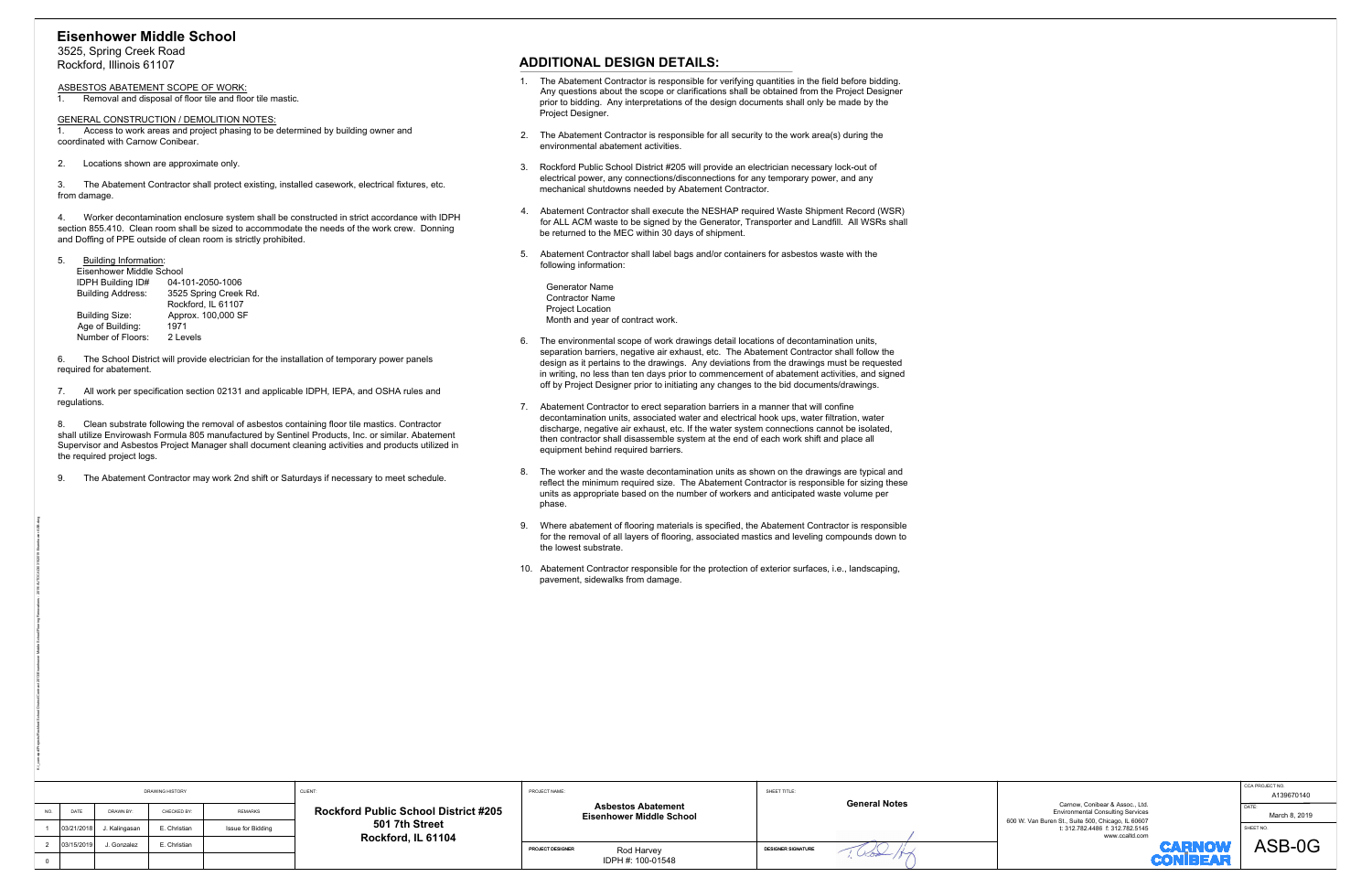

- 
- 
- 

| TOS ABATEMENT KEYNOTES |                                                              |  |
|------------------------|--------------------------------------------------------------|--|
|                        | Worker decontamination unit.                                 |  |
|                        | Waste decontamination unit.                                  |  |
|                        | Airlock                                                      |  |
|                        | <b>Electrical Source</b>                                     |  |
|                        | <b>Water Source</b>                                          |  |
|                        | Negative Air Exhaust                                         |  |
|                        | Separation barrier per IDPH 855.430(a)                       |  |
|                        | Separation barrier per IDPH 855.430(b) (with lockable door)  |  |
|                        | Contractor to secure door and control access                 |  |
|                        |                                                              |  |
|                        | Gross removal of floor tile and mastic                       |  |
| $\ddot{\phantom{0}}$   | Asbestos Abatement Containment Area. No removal in this area |  |
|                        | Non-friable removal of floor tile and mastic                 |  |
|                        |                                                              |  |